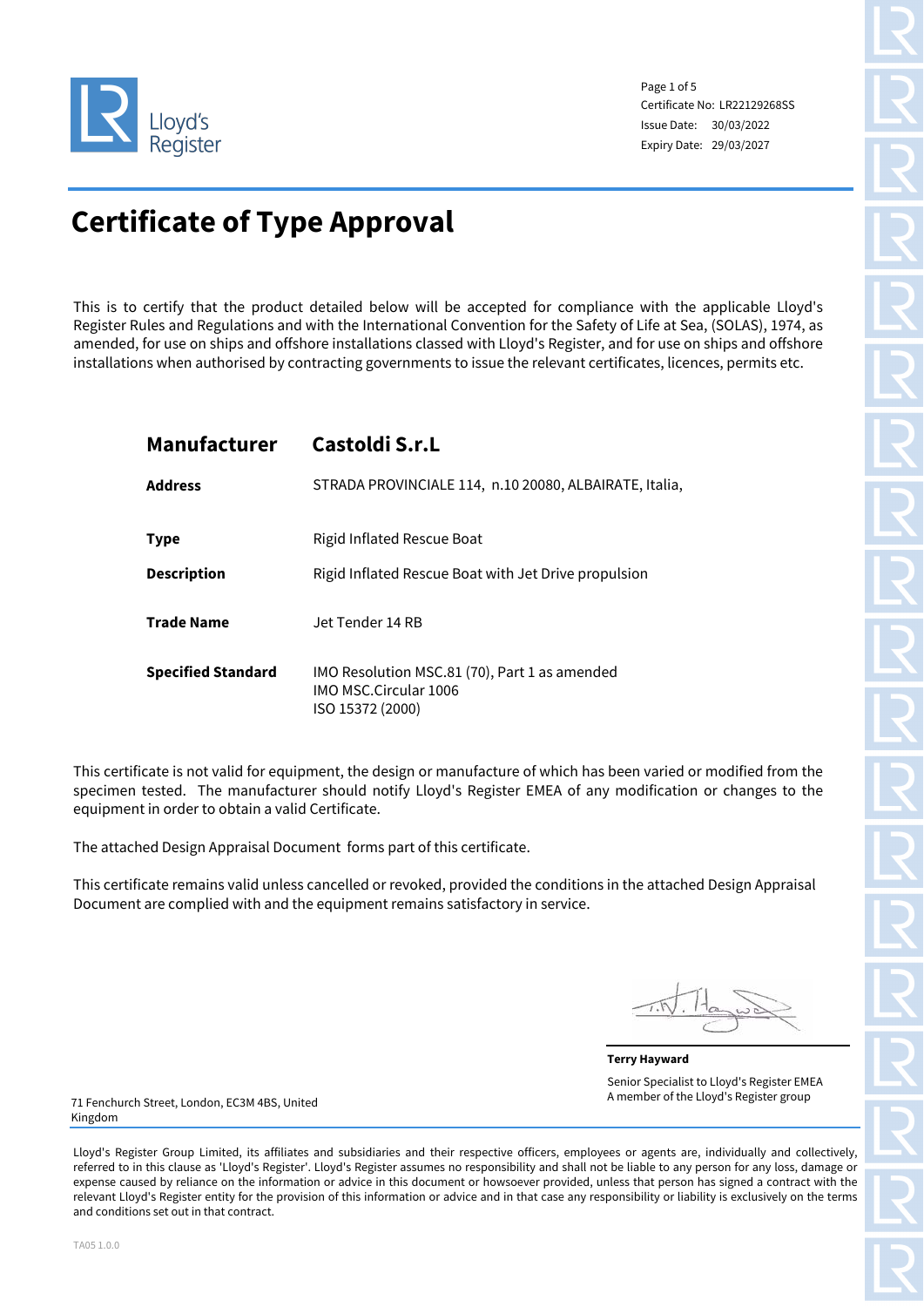

Page Certificate No: Issue Date: Expiry Date: 2 of 5 LR22129268SS 30/03/2022 29/03/2027 UKITSO/LSA/TA/TH/WP44966070/PRJ111003281131

#### **ATTACHMENT TO CERTIFICATE OF TYPE APPROVAL No. LR22129268SS**

The undernoted documents have been appraised for compliance with the relevant requirements of International Conventions, and this Design Appraisal Document forms part of the Certificate.

#### **APPROVAL DOCUMENTATION**

Castoldi Jet Tender 14 RB Owner's manual revision 5, dated 8<sup>th</sup> September 2020

Castoldi Jet Tender 14 RB Quick instruction manual revision 2

| <b>Drawing Title</b>              | <b>Drawing Number</b> | Rev    | <b>Date</b> |
|-----------------------------------|-----------------------|--------|-------------|
|                                   |                       | No.    |             |
| Reflective strips layout          | PJD 3986              | 00     | 20/01/2020  |
| Lamination Structural Arrangement | PJD-3996              | 00     | 06/07/2020  |
| General Arrangement               | PJD-4001              | 00     | 07/07/2020  |
| Hull lifting attachment points    | PJD-4006              | 00     | 09/07/2020  |
| Layout Painter Release            | PJD-4002              | 00     | 08/07/2020  |
| <b>Exhaust System Layout</b>      | PJD-4005              | 00     | 09/07/2020  |
| <b>Bilge System Layout</b>        | PJD-4003              | $00\,$ | 08/07/2020  |
| Seating Arrangement (5 persons +  | PJD-3995              | 00     | 06/07/2020  |
| Stretcher)                        |                       |        |             |
| Righting System (manual)          | PJD-4000              | 00     | 07/07/2020  |
| Lifting strop angles              | PJD-3987              | 00     | 20/01/2020  |
| Lifting points                    | PJD-3988              | 00     | 17/02/2020  |
| Fuel System Layout                | PJD-4004              | 00     | 08/07/2020  |
| Inflatable Tube Arrangement       | PJD-3997              | 00     | 06/07/2020  |
| Inflatable Tube Compartments and  | PJD-3998              | 00     | 06/07/2020  |
| volumes                           |                       |        |             |
| Navigation Lights Arrangement     | PJD-3999              | 00     | 17/02/2020  |
| <b>Emergency Steering tiller</b>  | 592.21259             | 00     | 13/07/2020  |

# **TEST REPORTS**

MSC/Circ. 980 Prototype Test Report for Rigid/Inflated Rescue Boat, report No. 376349, dated 26th October 2020 and witnessed by Istituto Giordano.

Flame Resistance Test according to the MSC/Circ. 1006, Section 4, report No. 2012CS012295/1, dated 16<sup>th</sup> January 2013 conducted at Test laboratory of RINA Spa.

Fire Retardant Test to ISO 5660-1 in accordance with MSC/Circ. 1006, Section 3 report No. 0117/DC/REA/13, dated 26<sup>th</sup> February 2013 conducted at Test laboratory of CSI Spa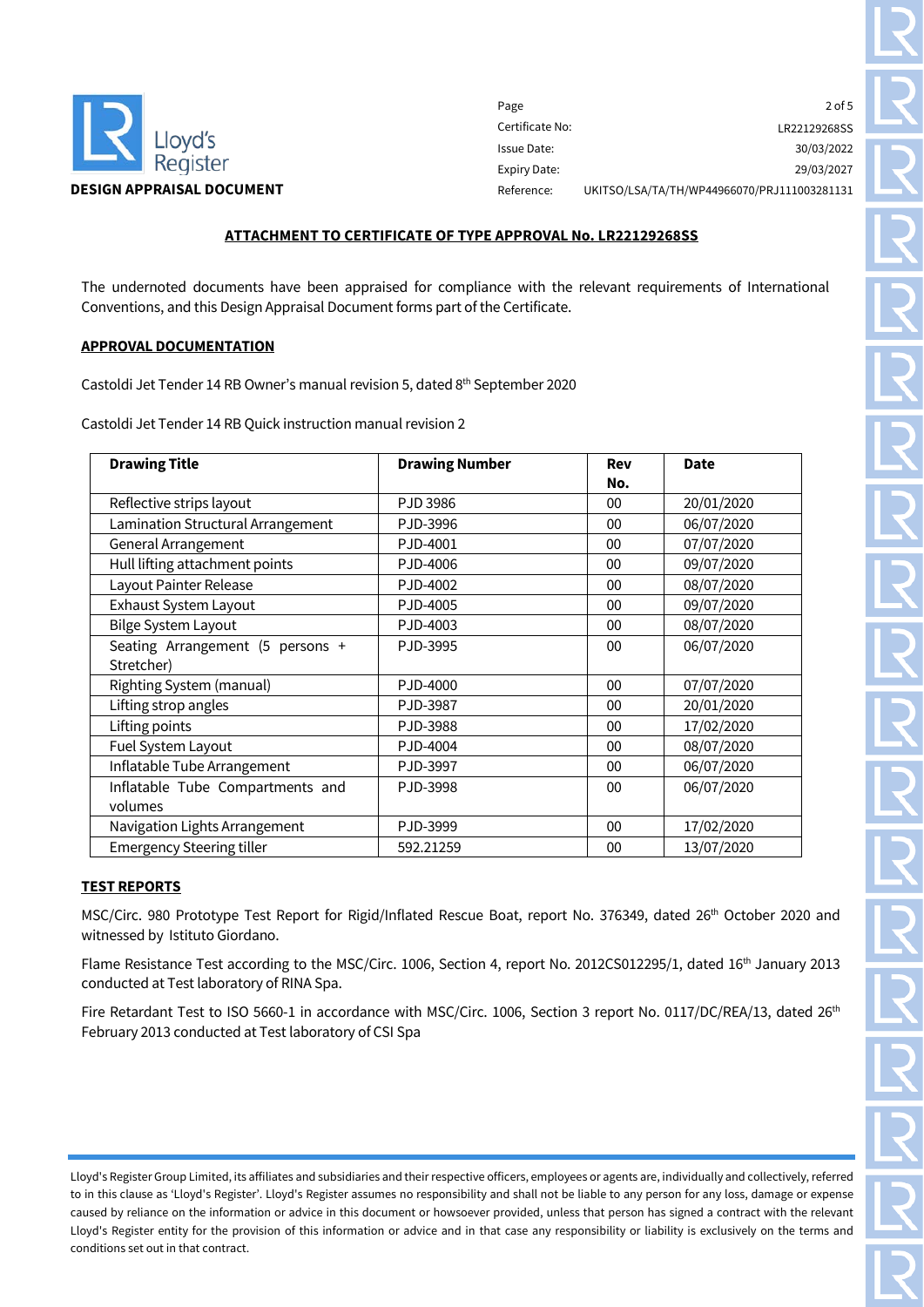

| Page            | 3 of 5                                      |
|-----------------|---------------------------------------------|
| Certificate No: | LR22129268SS                                |
| Issue Date:     | 30/03/2022                                  |
| Expiry Date:    | 29/03/2027                                  |
| Reference:      | UKITSO/LSA/TA/TH/WP44966070/PRJ111003281131 |

# **ATTACHMENT TO CERTIFICATE OF TYPE APPROVAL No. LR22129268SS**

#### **CONDITIONS OF CERTIFICATION**

| <b>Rescue Boat weights: -</b> |        |  |
|-------------------------------|--------|--|
| Lightweight: -                | 903 kg |  |
| Equipment                     | 50 kg  |  |
| Fuel Oil                      | 67 kg  |  |

| Fully equipped weight         | 1070 kg                  |
|-------------------------------|--------------------------|
| Complement weight: -          | 495 kg (with 6 persons)  |
| Recovery weight (fully laden) | 1565 kg (with 6 persons) |

# 2. **Dimensions (L x B x D): -** 4.28 x 2.0 x 1.14 meters

#### 3. **Approved Equipment Details:-**

### **Engine:**

| Manufacturer:      | Yanmar  |
|--------------------|---------|
| Type:              | 4JH110  |
| Power:             | 80.9 kW |
| Max. bollard pull: | 5850 N  |

#### 4. **Approved hook release gear details:**

| Manufacturer: | Cranston-Eagle                                               |
|---------------|--------------------------------------------------------------|
| Type:         | APR-356-CB/CBH single fall off-load rescue boat release hook |
| SWL:          | 3500 kg                                                      |

#### 5. **Material Details:**

| <b>Materials</b>    | <b>Type</b>                  | Manufacturer         |
|---------------------|------------------------------|----------------------|
| Gel coat            | Norpol NGA X2                | Reichhold            |
| Polyester resin     | Dion FR 850-800              | Reichhold            |
| Glass reinforcement | KEBX600 hybrid biaxial +/-45 | Selcom SRL           |
| Glass reinforcement | M501-450 chopped strand mat  | Ahlstrom             |
| Glass reinforcement | M123-225 chopped strand mat  | <b>Owens Corning</b> |
| Inflatable tube     | Orca 866 proofed fabric      | Pennel & Flipo       |

- 6. This boat is righted manually by 2 persons.
- 7. Maximum allowed speed of the rescue boat is 20 knots.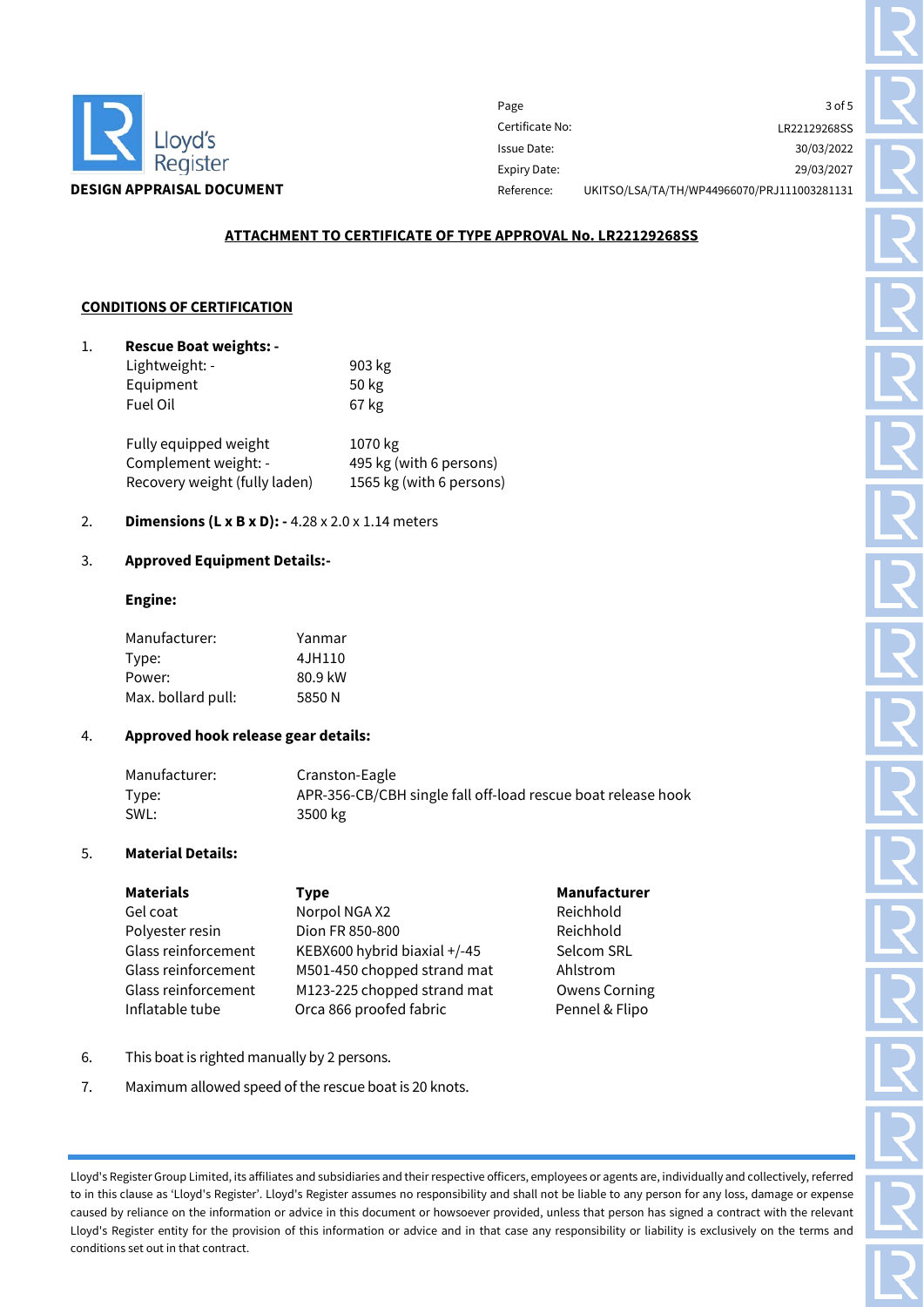

Page Certificate No: Issue Date: Expiry Date:  $4$  of  $5$ LR22129268SS 30/03/2022 29/03/2027 UKITSO/LSA/TA/TH/WP44966070/PRJ111003281131

# **ATTACHMENT TO CERTIFICATE OF TYPE APPROVAL No. LR22129268SS**

- 8. The rescue boat is to be kept in a state of continuous readiness for launching in not more than 5 minutes when the vessel is at sea.
- 9. Portable orange covers fitted with retro-reflective material are to be attached to the boat when used as a rescue boat to assist with detection at sea.
- 10. The launch and recovery appliance is to be capable of raising the rescue boat from the water, with its full complement of persons and equipment at a rate of not less than 0.3m/s.
- 11. For compliance with SOLAS Regulation III/35 and III/36 fully detailed operations and maintenance manuals shall be supplied with each Rescue boat.
- 12. The rescue boat is provided with a four-point suspension arrangement for launching from a ship at sea, the release gear used in conjunction with this boat shall be an approved release mechanism certified for a maximum safe working load (SWL) of not less than the boat's maximum fully laden weight.
- 13. It is to be demonstrated to the attending surveyor's satisfaction that the rescue boat can be raised/lowered without interference with the occupants of the boat.
- 14. The rescue boat is to be provided with a 'foul weather recovery strop(s)' of Safe Working Load equivalent to at least the maximum laden weight of the boat where heavy blocks (more than 7 Kgs) constitute a danger.
- 15. The rescue boat is to be marked in block capitals of the Roman alphabet with the number of persons it is approved to carry, the name and port of registry of the ship to which the boat belongs; and means of identifying from above the ship to which the boat belongs along with the number of the boat.
- 16. The rescue boat is approved for up to a maximum of 5 persons plus 1 person in a stretcher provided the seating arrangement is to the satisfaction of the attending surveyor.
- 17. Each rescue boat is to be marked with the information required by LSA Code, Paragraph 1.2.2.9 and 4.4.1.2.
- 18. Installation on board: The on-board arrangements and installation of the rescue boat are not part of this design appraisal or certificate. All such arrangements are to be to the satisfaction of the Surveyors attending on board.
- 19. If the specified standards are amended during the validity of this certificate, this product type is to be re-approved prior to it being supplied to vessels to which the amended standards apply.
- 20. Production items are to be manufactured in accordance with a quality control system which shall be maintained to ensure compliance with SOLAS Regulation III/5.
- 21. All equipment installed on board should be of an approved type as required by SOLAS and the LSA Code.
- 22. In accordance with LSA Code Paragraph 4.4.7.6.9 all components of the lifting arrangement and the fixed structural connections in a boat shall be of material corrosion resistant in the marine environment without the need for coatings or galvanizing. This does not preclude any additional requirements of the Marine Administration of the country where the ship is registered (i.e. the flag state) or those acting on behalf of that Administration. The arrangements should be to the satisfaction of the attending Surveyor.